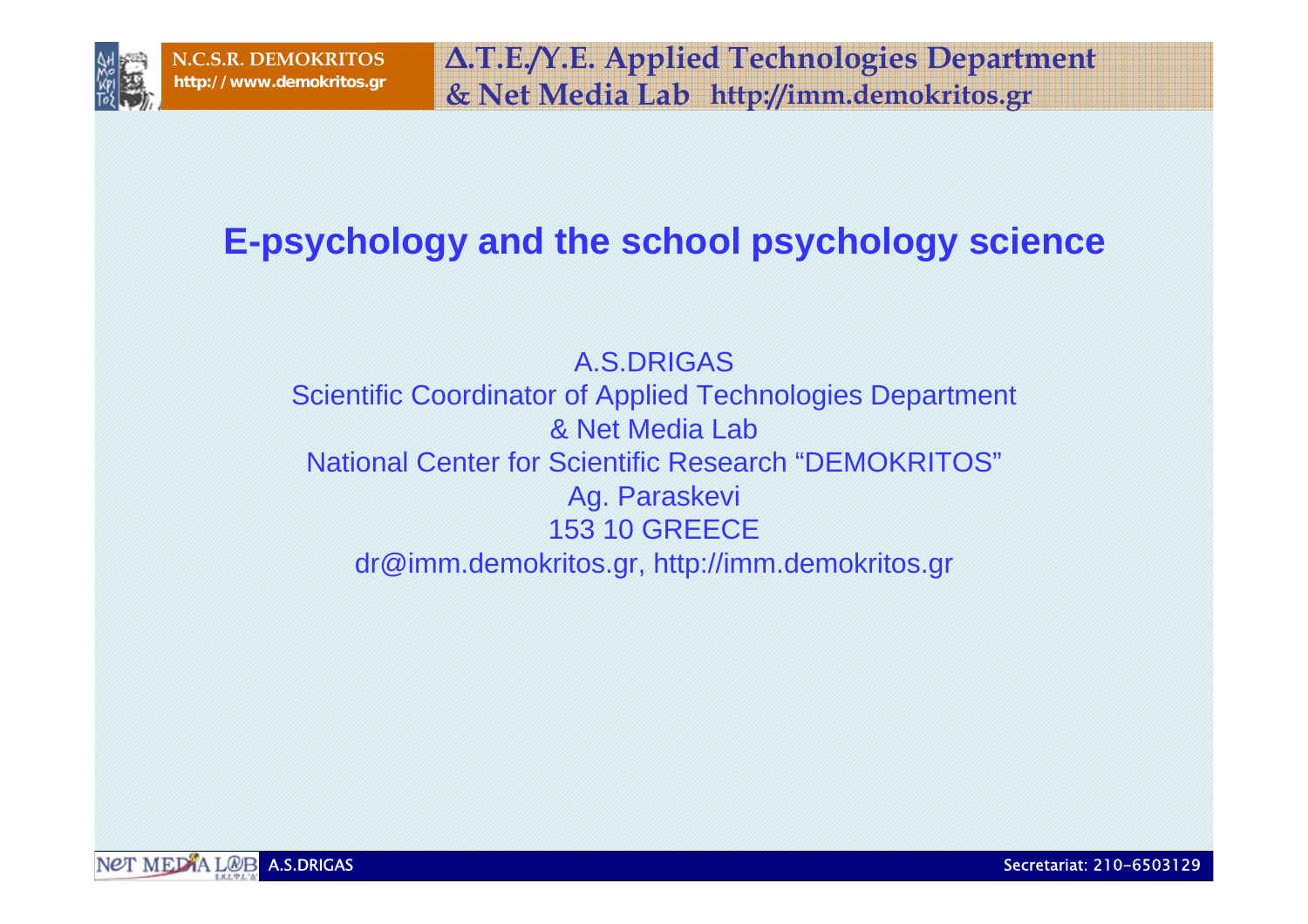

**http://www.demokritos.gr http://imm.demokritos.gr & Net Media Lab ∆.Τ.Ε./Υ.Ε. Applied Technolo gies Department**

We present an electronic environment for supporting e-psychology actions and services. E-psychology is the sector of psychology, in which Information and Communication Technology (ICT) infrastructures, tools and services are used in order to support the operation and delivery of the traditional psychology science circle and its services. E-psychology offers powerful infrastructures, tools and services which can intervene among psychologists and customers patients, or supported people, and can improve the delivered services. Improvements can be seen by several points of views.

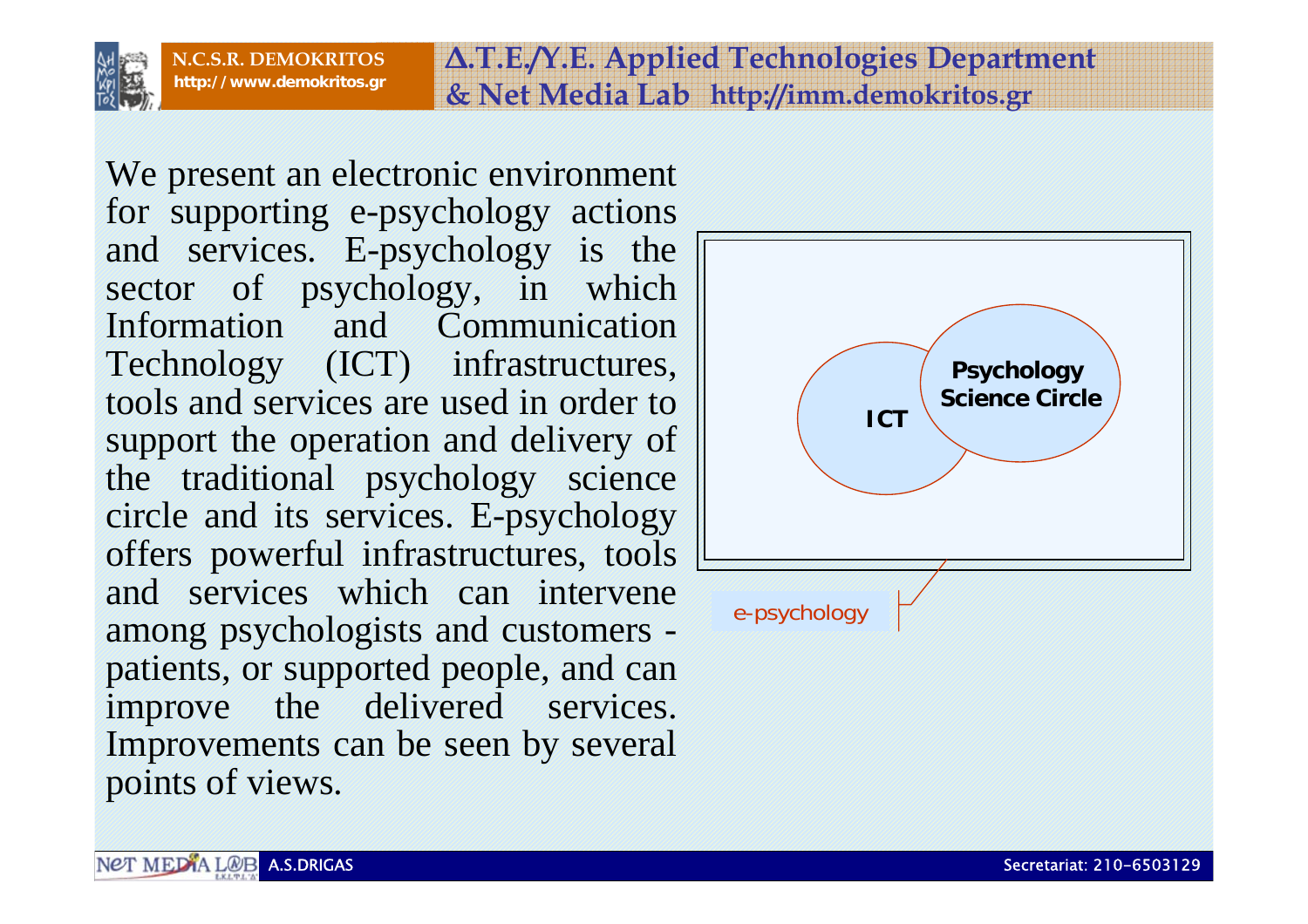

# **http://www.demokritos.gr http://imm.demokritos.gr & Net Media Lab ∆.Τ.Ε./Υ.Ε. Applied Technolo gies Department**

E-psychology offers access to larger end user communities and is appropriate for large screening of population, as well as, offers access via a more personalized and adaptive way to single end user or supported person.

E-psychology can offer electronic test and auditing tools, can offer artificial intelligence and decision support systems, can offer automated support in diagnosis process, can offer alternative paths of communication between the psychologist and the supported person, offers real time and non real time communication paths, offers electronic contend and knowledge for instant access, offers possibilities for creation of on line data bases hosting frequently and non frequently found cases, offer tools to trace the impact and the progress of any treatment or supporting method etc.

Beyond and over of all the above, e-psychology offers infrastructures and services, which fall – belong into two major categories, or group of services. The informative group of services and the communication group of services.

All the services and facilities of e-psychology exploit and based upon these two categories, in order to be able to deliver their advanced quality to the end users, either psychologists and supported persons (students or pupils), carrying this way the psychology to the era of Information and Knowledge Society.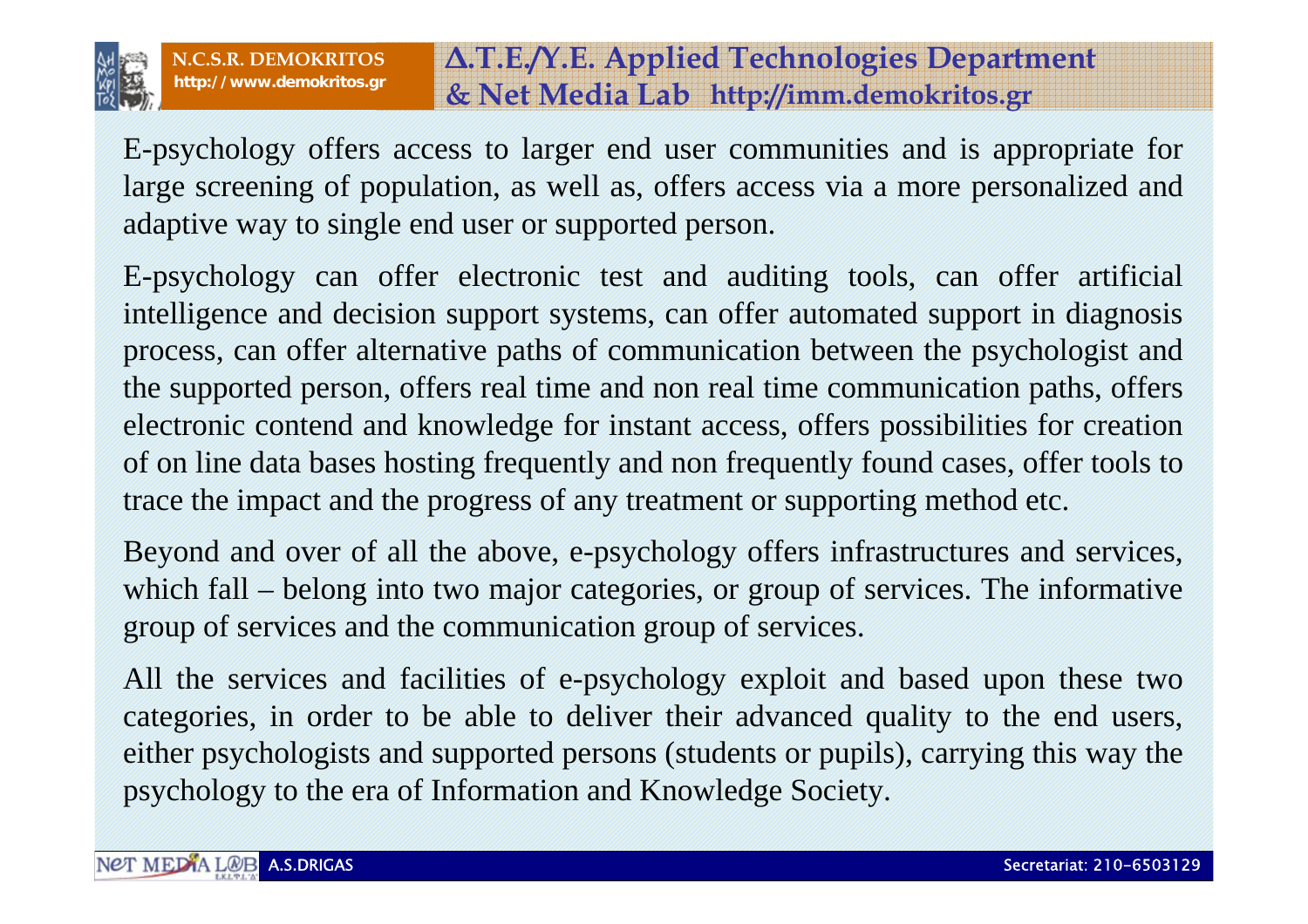

**http://www.demokritos.gr http://imm.demokritos.gr & Net Media Lab ∆.Τ.Ε./Υ.Ε. Applied Technolo gies Department**

The aim of the platform is the integration of the ICT with the traditional psychology processes for the development of a hybrid system that supports the hybrid psychology.

As far as the ICTs are concerned they are distinguished into two major service categories. The "informative" and "communicative" services. The latter are divided into two services subcategories. The real time and non real time services which determine the terms "synchronous" and "asynchronous" environments

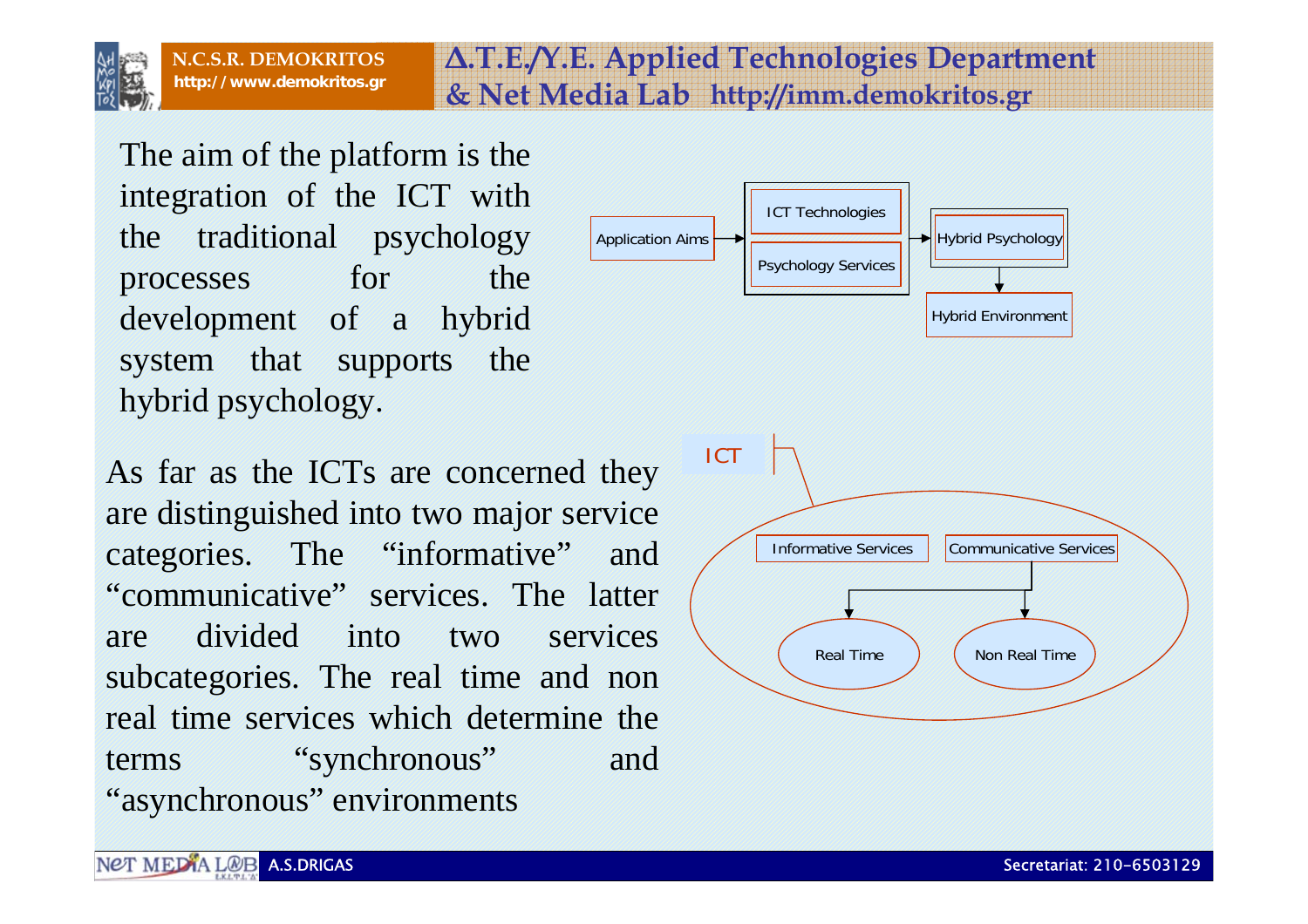

**http://www.demokritos.gr http://imm.demokritos.gr & Net Media Lab N.C.S.R. DEMOKRITOS**

Psychology is distinguished into six major branches with respect to the cause of ones unusual behavior. All psychology branches refer to specific target groups based on unusual behavior problems. The method that each branch uses differs from the others while the processes (evaluation tests, diagnosis, therapy) are the same in all branches.

The possibility of supporting personal teaching – learning as well as of supporting classes or larger entities like levels of learning or virtual schools finds also similarities and proportions to hybrid psychological circle, with the possibility of supporting psychological consultancy in a personal way or in a small group, or larger handling entities of them, like therapy directions, or virtual psychological health centers.



**∆.Τ.Ε./Υ.Ε. Applied Technolo gies Department**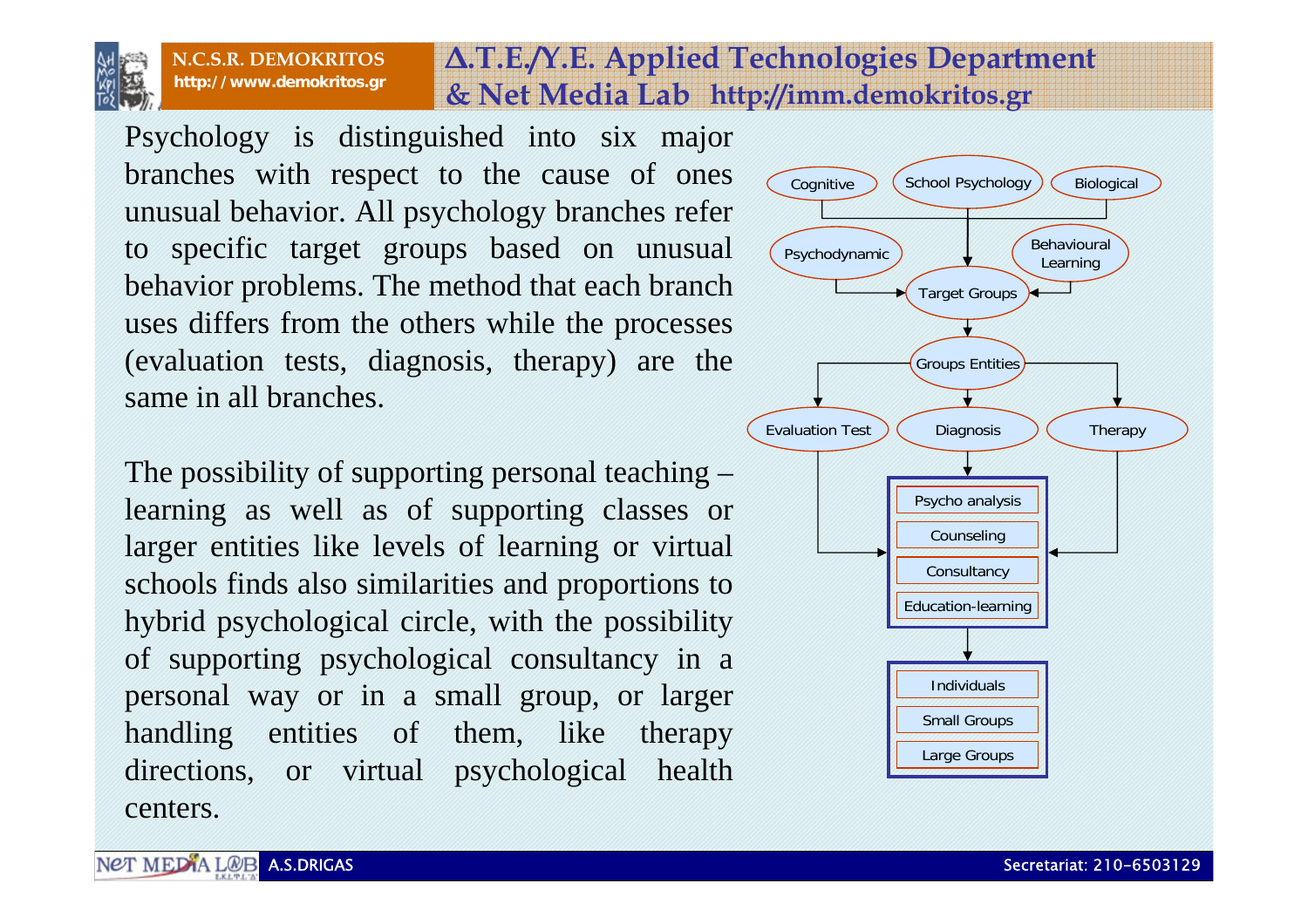

## **http://www.demokritos.gr http://imm.demokritos.gr & Net Media Lab ∆.Τ.Ε./Υ.Ε. Applied Technolo gies Department**

The result of the ICT integration with the psychology processes is depicted in figure. This integration of the psychology branches in a web-based environment is available to the internet user. The methods and processes that each branch follows are materialized via electronic tools such as: discussion forums, message boxes, video and audio conferences etc. Similarly, the learning methods and processes are introduced into the same web-based environment via informatics tools.

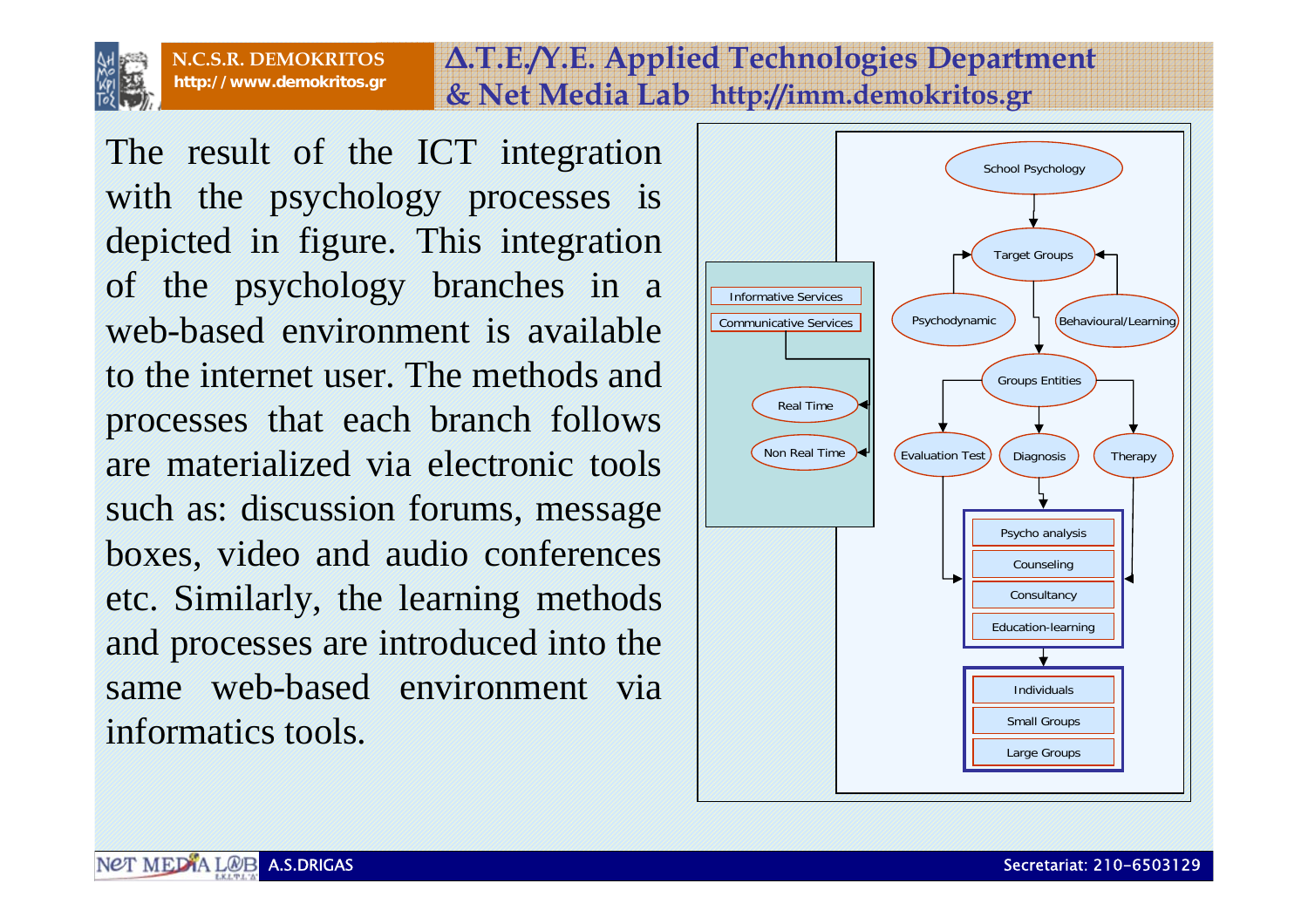

#### **http://www.demokritos.gr http://imm.demokritos.gr & Net Media Lab N.C.S.R. DEMOKRITOS**

Moreover, the user levels and user interfaces of the electronic environment are parallelized as following: the e-learning and hybrid learning administrator, instructor, student and user, are supporting similar actions with the epsychology and hybrid psychology administrator, psychologist, supported person and user.

Finally, the seminars, classes, courses and educational material from the hybrid learning circle, are supported by the same tools in similar procedures with the therapeutic entities, small groups, therapeutic process, and supporting material, from the hybrid psychology circle.

The specifications of user levels, e-content and e-tools in an e-psychology and hybrid psychology platform can be easily implemented through a simple correspondence of the psychology ontologies to the generic e-learning and hybrid learning ontologies.



**∆.Τ.Ε./Υ.Ε. Applied Technolo gies Department**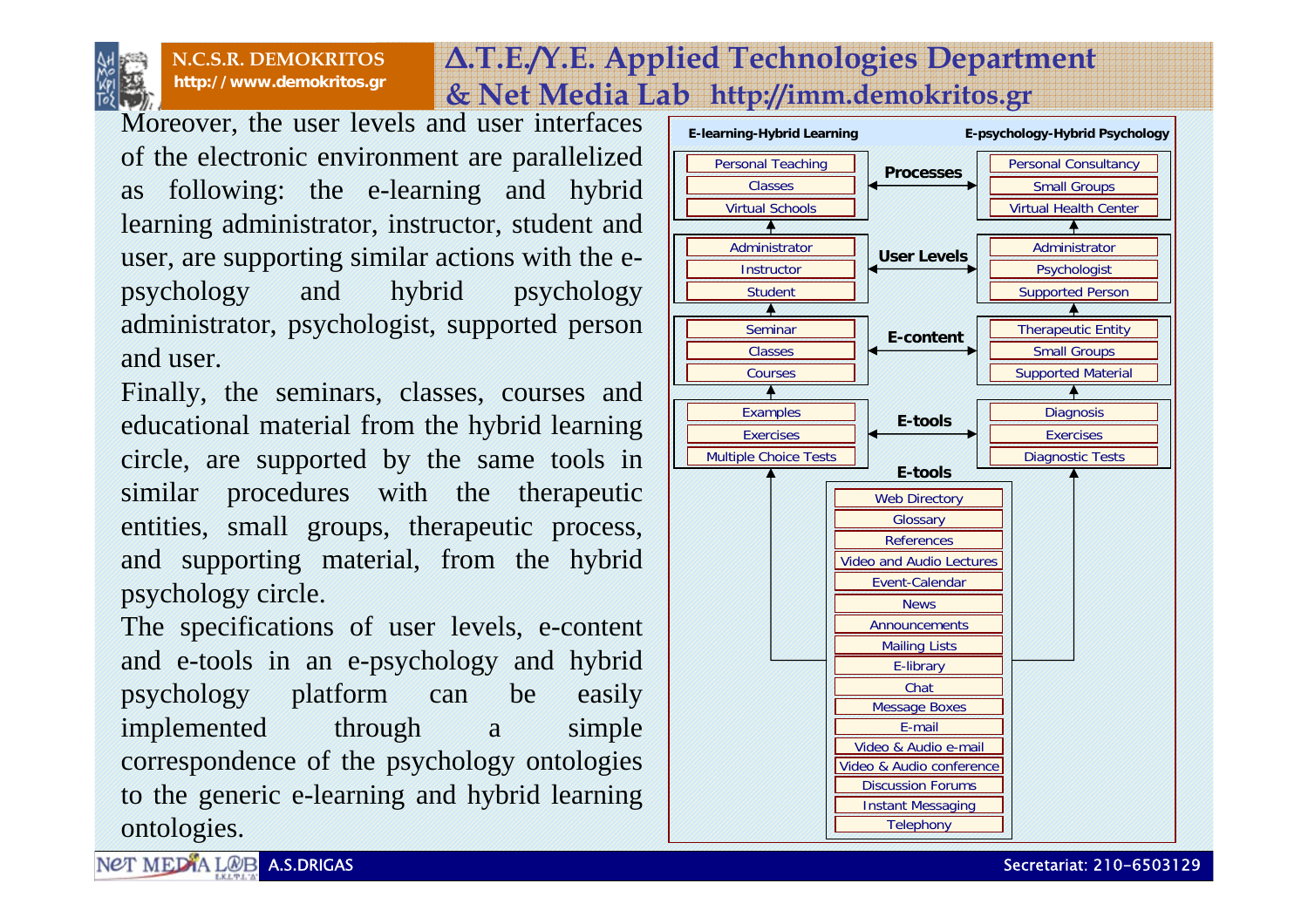

## **http://www.demokritos.gr http://imm.demokritos.gr & Net Media Lab ∆.Τ.Ε./Υ.Ε. Applied Technolo gies Department**

#### **Environment Tools**

The environment includes tools that offer flexibility and adaptability depending on their use. The design of these tools was based on existing web services, such as discussion forums, chat, message box, e-libraries, which are widespread in the public web community. These tools are distinguished in two major groups: ''informative'' and ''communicative''. The former is divided further into two subcategories: "informative" and "supportive" tools, which include services related to the educational-supporting material and its presentation. Similarly, the latter, is also divided into two subcategories: "real time" and "non-real time" tools, which include services that allow the communication of different user groups (users belonging to a different session level).